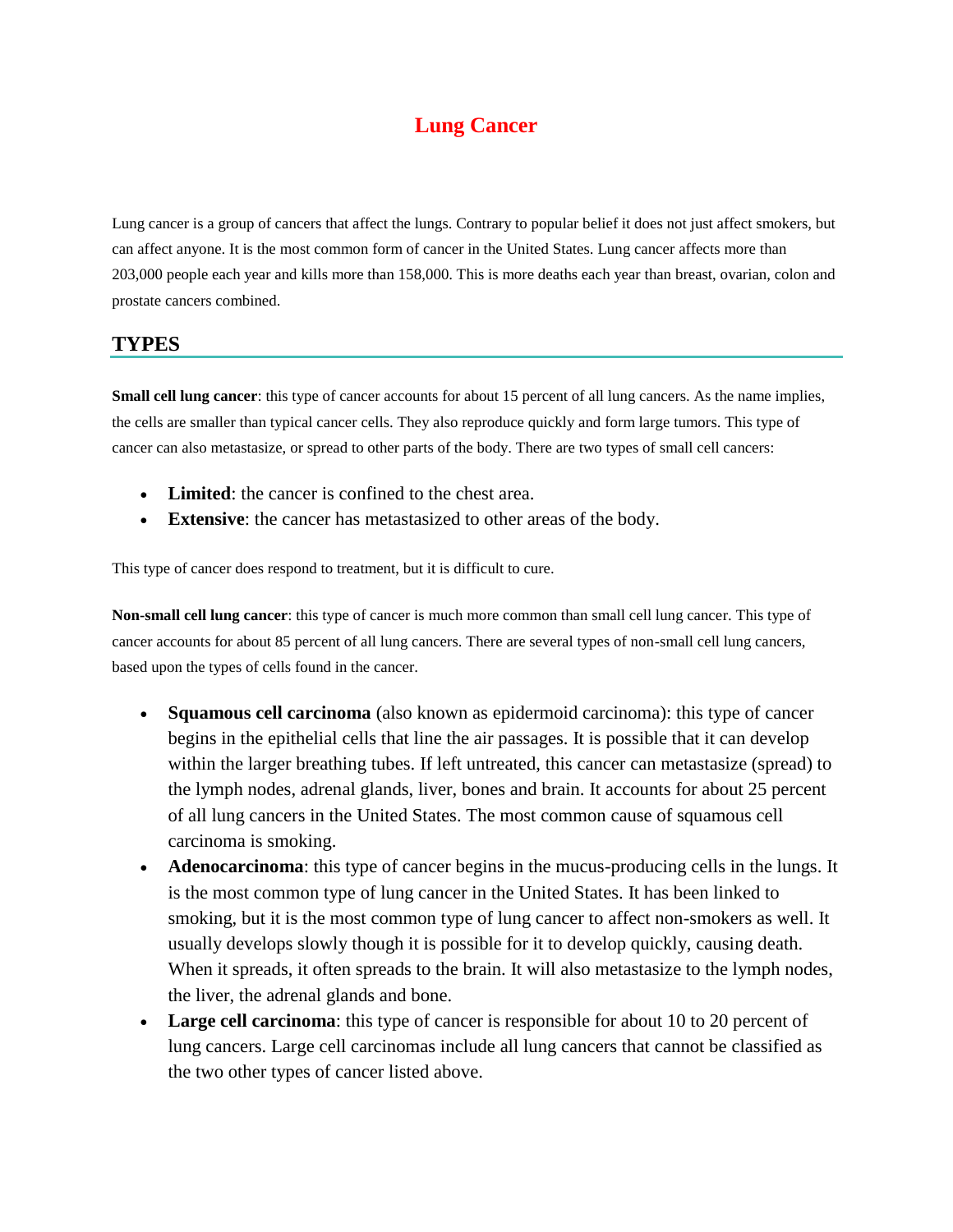Depending upon the stage of the cancer at the time of diagnosis, treatment is available for non-small cell lung cancer.

 **Mesothelioma**: this is another type of cancer that mostly affects the lungs, but not in the same way that the other cancers do. This type of lung cancer affects the outer membrane of the lung and affects those who have had extensive exposure to asbestos. It usually only affects men who are over 60 years of age who spent many years working in industrial jobs that exposed them to asbestos, such as mining or in ship yards. This is a very rare form of cancer, only affecting 2,500-3,000 people per year and it is usually diagnosed in its very late stages.

### **CAUSES**

The leading cause of lung cancer is smoking. Carcinogens (cancer causing chemicals) in the cigarettes damage the cells that line the lungs. However it is possible for those who have never smoked, or been exposed to second-hand smoke on a long term basis to develop lung cancer. In these people, the cause of the cancer is unknown.

Cancer occurs when genetic mutations in an abnormal cell's DNA cause cells to multiply rapidly and not die, leading to the development of tumors.

# **SYMPTOMS**

Typically, especially in early stages, lung cancer has no symptoms. In later stages, symptoms include:

- A new cough or changes to an existing "smoker's" cough
- Coughing up blood
- Wheezing
- Shortness of breath
- Hoarseness
- Chest pain
- Weight loss without trying
- Headache
- Bone pain

Anyone who experiences these symptoms or who is having trouble quitting smoking should see their doctor and discuss their concerns. There are products available to help people kick the habit.

## **TREATMENT**